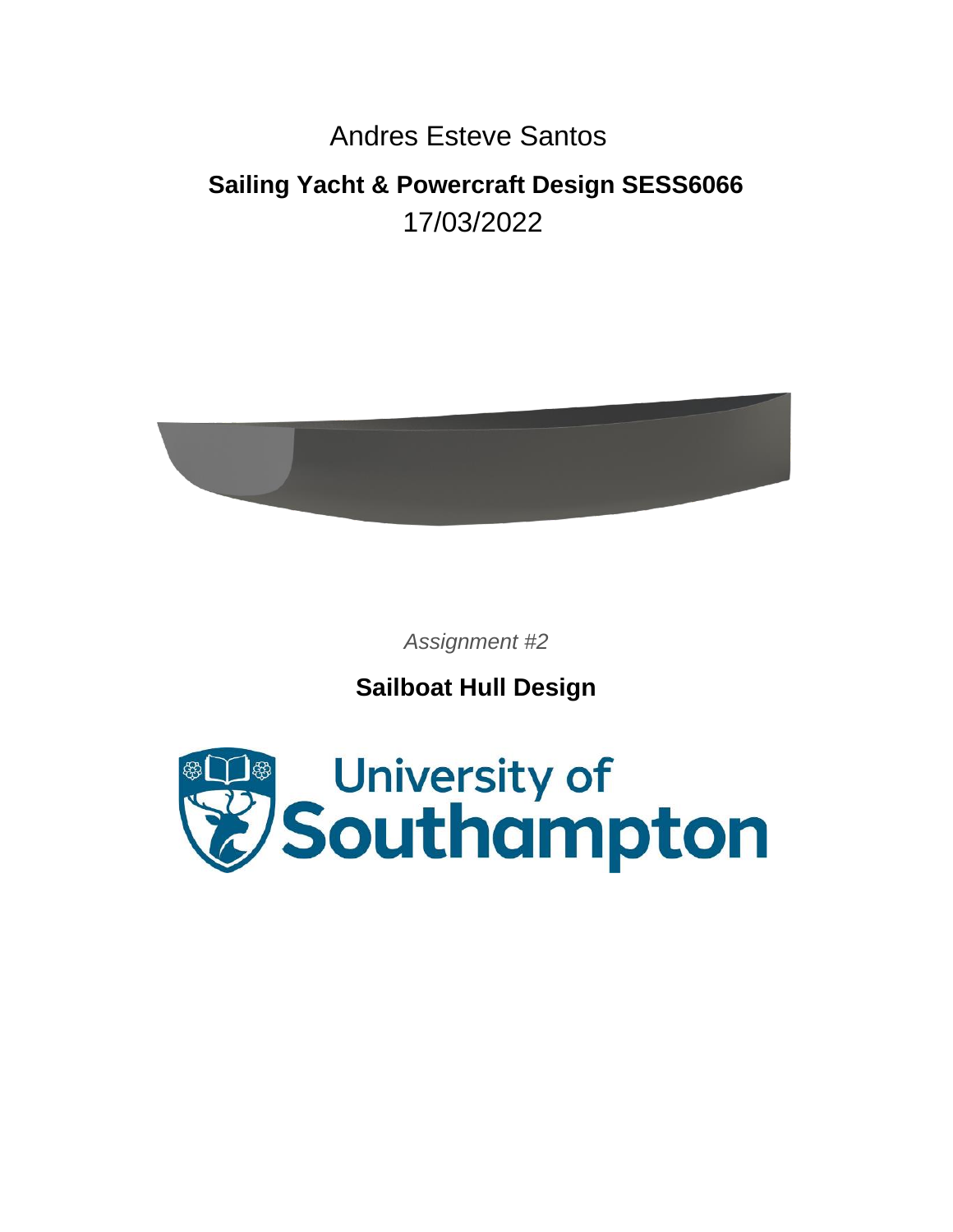# **Principal Dimensions & Hydrostatics**

# *Hull Design Methodology*

- Hull Fairing: The hull was faired using Maxsurf modeler according to meet the hydrostatic design specification. A personal choice to have a vertical bow and retro inclined transom with a classical arching freeboard line did not affect hydrostatic properties of the design.
- Appendage Addition: Appendages were created in the Wolfson Units Lines Processing Program (LPP) from this we were able to obtain key parameters for appendage resistance calculations and develop criteria for heeled hydrostatic parameters.

### *Hydostatic Parameters*  Lowhe

*Table 1: Hydrostatic and Geometric Parameters*

| <b>Parameter</b>             | <b>Value</b> | <b>Units</b>          |
|------------------------------|--------------|-----------------------|
| <b>LOA</b>                   | 13.2         | m                     |
| <b>LWL</b>                   | 12.4         | m                     |
| <b>Minimum Freeboard</b>     | 1.12         | m                     |
| <b>Displacement</b>          | 8151         | kg                    |
| <b>Draft Amidships</b>       | 0.546        | m                     |
| Beam max extents on WL       | 3.2          | m                     |
| <b>Wetted Area (Sc)</b>      | 30.883       | $m^2$                 |
| Max sect, area               | 1.126        | $m^2$                 |
| <b>Waterpl. Area (Awl)</b>   | 28.705       | $m^2$                 |
| <b>Prismatic coeff. (Cp)</b> | 0.57         | n/a                   |
| Block coeff. (Cb)            | 0.368        | n/a                   |
| <b>LCB length</b>            | 0.789        | Aft of midships m     |
| <b>LCF length</b>            | 0.968        | Aft of midships m     |
| LCB %                        | 6.362%       | Aft of midships % Lwl |
| LCF <sub>%</sub>             | 7.803%       | Aft of midships % Lwl |

# **Upright Resistance**

### *Hull Resistance Calculation*

Upright resistance for a yacht hull can be divided into two parameters residuary and frictional resistance.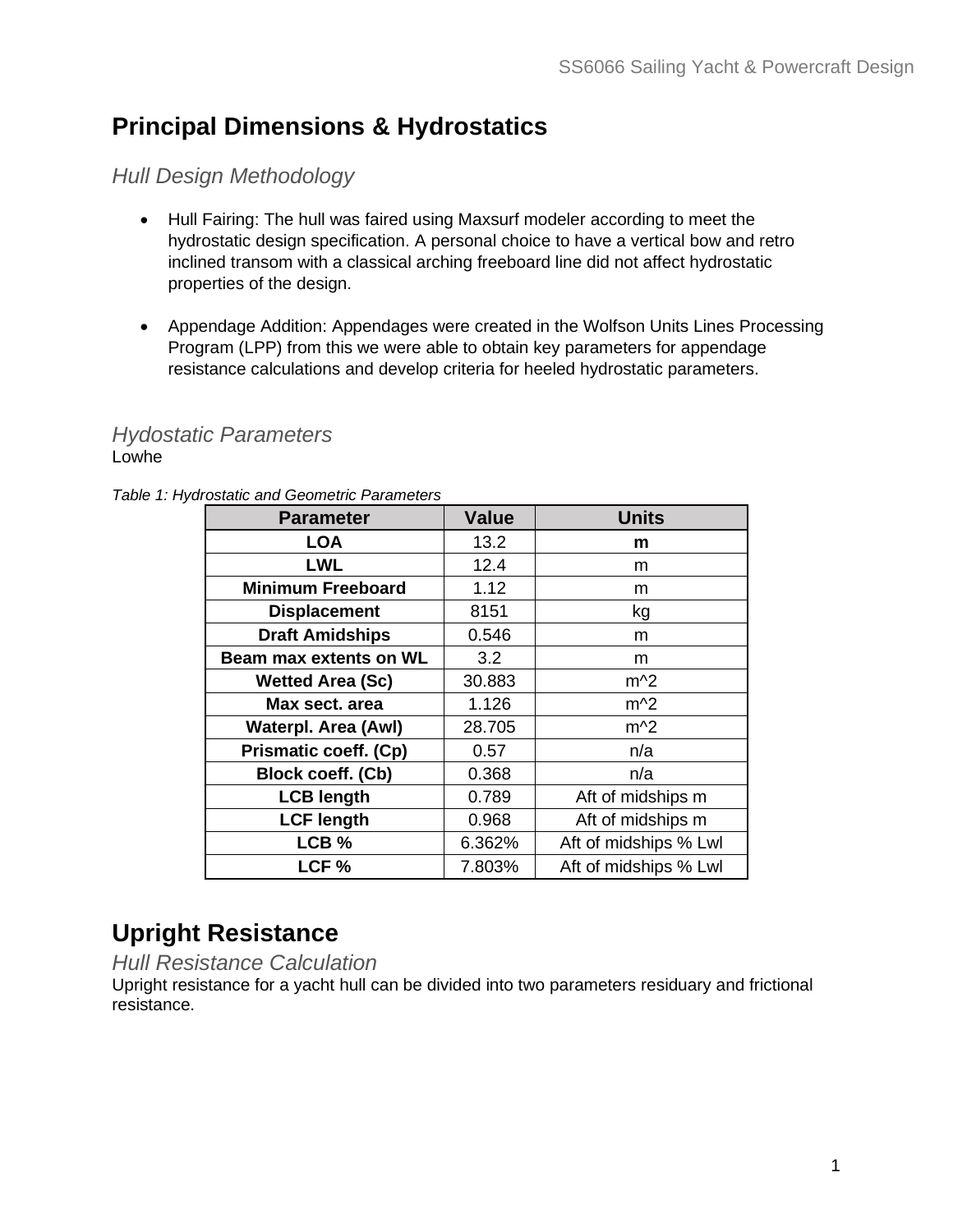#### Residuary Resistance:

The following equation 1 was used to calculate the residuary resistance at specific Froude numbers from the Delft series parameters  $a_0$ - $a_8$ . Once Residuary resistance was obtained for the given Froude numbers interpolation to achieve the necessary values in 0.5 knot increments was needed. To interpolate a  $6<sup>th</sup>$  order polynomial was fitted to the available points in the resistance curve for this specific yacht.

$$
\frac{R_r}{\nabla_c 10^3 g} = a_0 + \left( a_1 \frac{LCB_{fpp}}{L_{wl}} + a_2 C_p + a_3 \frac{\nabla_c^{2/3}}{A_{wl}} + a_4 \frac{B_{wl}}{L_{wl}} \right) \frac{\nabla_c^{1/3}}{L_{wl}} + \frac{1}{2} \left( a_5 \frac{\nabla_c^{2/3}}{S_c} + a_6 \frac{LCB_{fpp}}{LCF_{fpp}} + a_7 \left( \frac{LCB_{fpp}}{L_{wl}} \right)^2 + a_8 C_p^2 \right) \frac{\nabla_c^{1/3}}{L_{wl}}
$$
\n(1)

Frictional Resistance:

Following recommendations by the ITTC, frictional resistance was calculated by the subsequent set of equations. All input parameters to these equations are listed in the hydrostatics table 1.

• Reynolds Number, evaluated with velocity in m/s and L=LWL=90% (For sailing yachts with different hull forms approximations to L can range anywhere between 70% to 90% of LWL) Kinematic viscosity ν is evaluated to be 1.0034 (mm^2 s) fresh water @20C°

$$
Re = \frac{VL}{\nu} \tag{2}
$$

• Subsequently the frictional correlation line can be obtained from equation 3.

$$
Cf = \frac{0.075}{(Log(R_N) - 2)^2}
$$
 (3)

• All values necessary can be computed in equation 4 to obtain the frictional resistance of the hull using  $\rho = 1025kg/m3$  and a Wetted surface area of  $S_c = 30.8 m2$ 

$$
R_{\text{ friction}} = \frac{1}{2} \rho V^2 C_f S_c
$$
 (4)

• Finaly we can obtain the frictional resistance by multiplying by the form factor. Hull shape will drive the form factor correction 1+k in this case was approximated to be 1.15 following similar designs.

$$
R_f = R_{friction}(1 + k)
$$
 (5)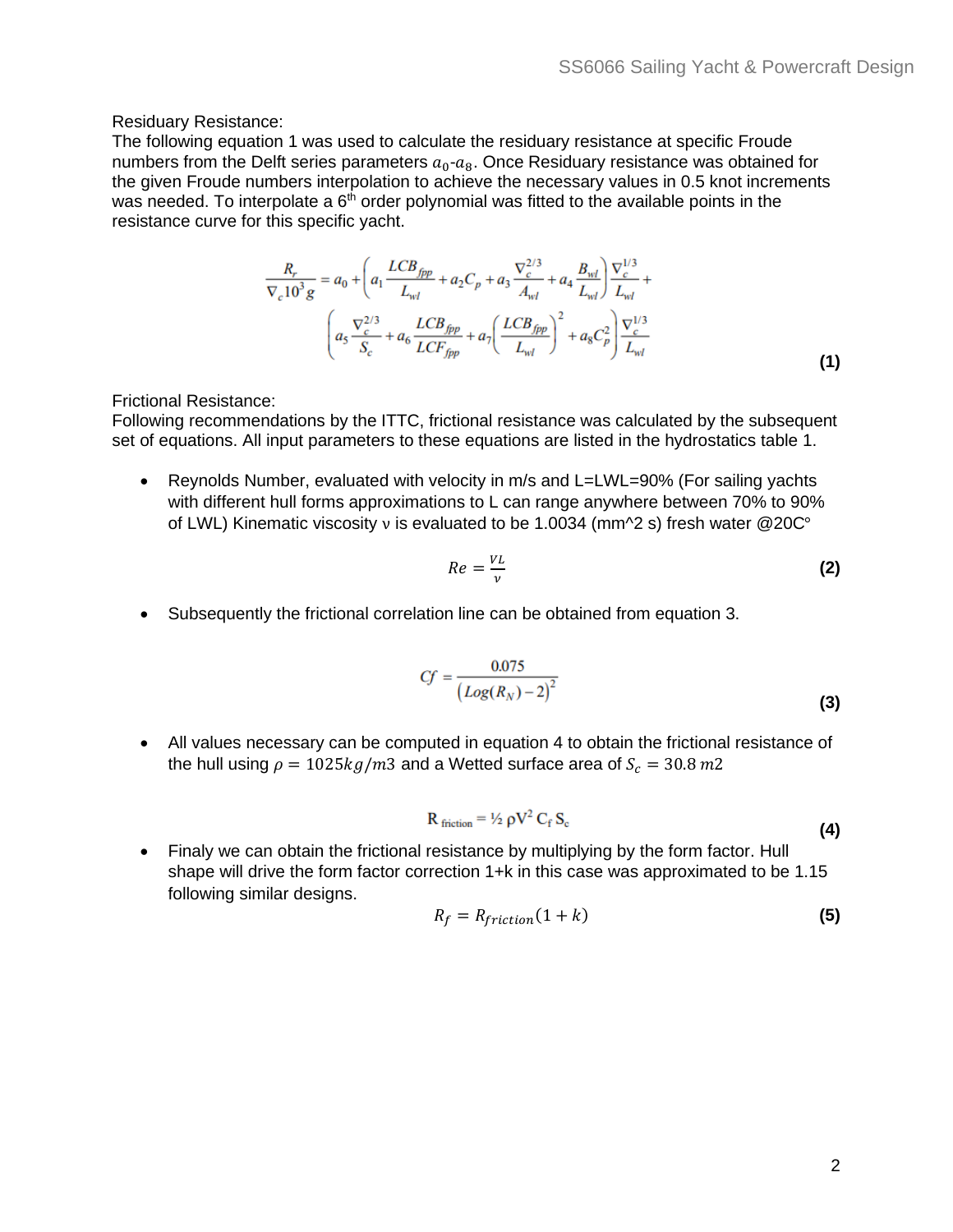

Figure 1 below visualized the resistance calculation at the specified speeds from 4 to 10kts in 0.5kts increments.

*Table 2: Hull Resitance Components Breakdown*

| V (kts)        | Hull Rf (N) | Hulll Rr (N) | Hull Total (N) |
|----------------|-------------|--------------|----------------|
| 4              | 201.2       | 69.1         | 270.4          |
| 4.5            | 249.9       | 113.3        | 363.2          |
| 5              | 303.4       | 122.7        | 426.1          |
| 5.5            | 361.6       | 114.7        | 476.3          |
| 6              | 424.5       | 116.7        | 541.1          |
| 6.5            | 491.9       | 159.3        | 651.2          |
| $\overline{7}$ | 564.0       | 270.2        | 834.2          |
| 7.5            | 640.6       | 470.0        | 1110.6         |
| 8              | 721.6       | 769.3        | 1490.9         |
| 8.5            | 807.1       | 1166.7       | 1973.8         |
| 9              | 897.0       | 1649.3       | 2546.3         |
| 9.5            | 991.3       | 2193.4       | 3184.7         |
| 10             | 1089.9      | 2767.7       | 3857.6         |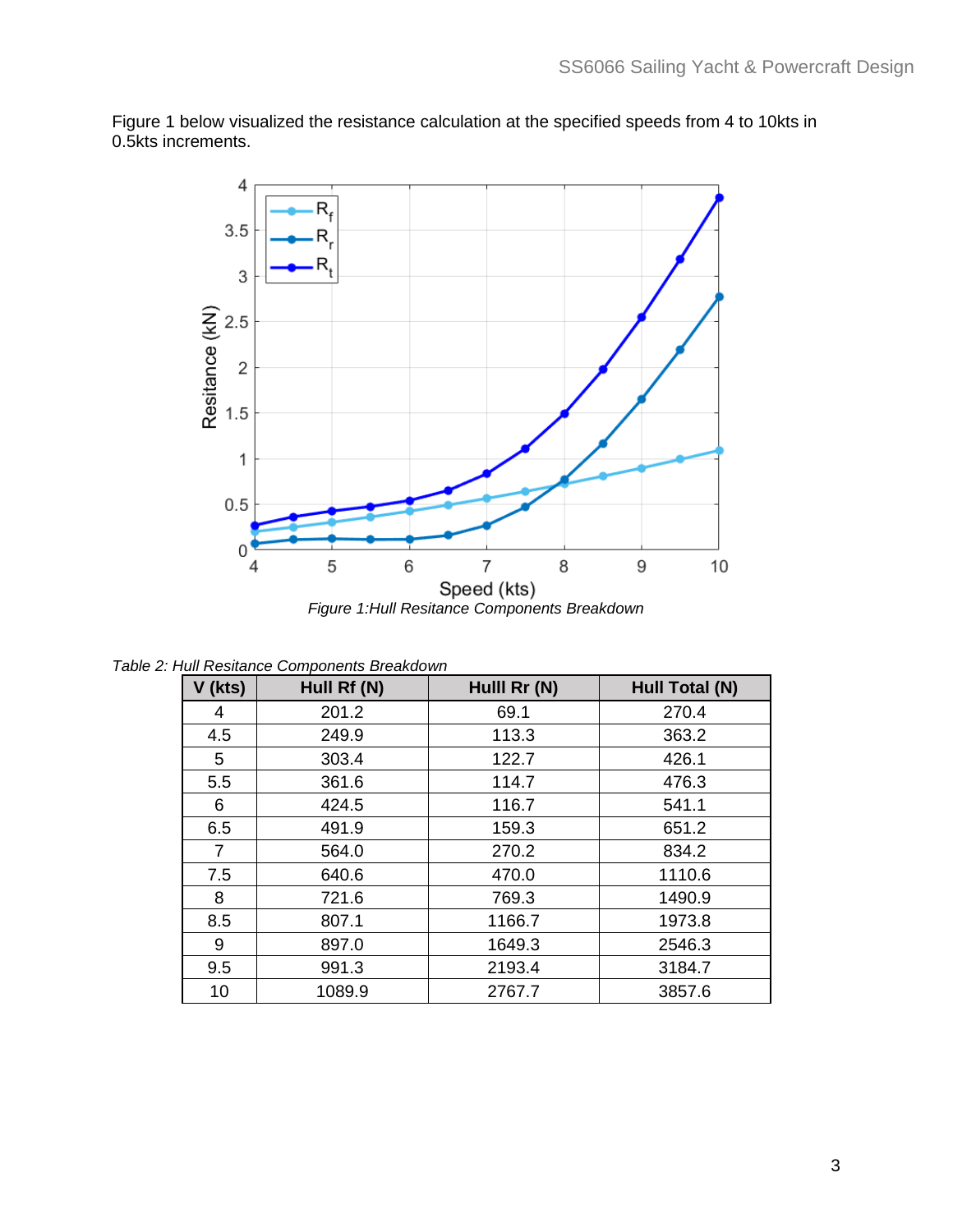## *Appendage Resistance Calculation*

For Rudder, Keel and Bulb resistance predictions the same method was used. The procedure follows equations 2-5. In the case for the appendages specific 1+k could be calculated by the theory of wing sections as outlined by equation 6. The obtained values are shown in table 2.

$$
1 + k = 1 + 2(t/c) + 60(t/c)^4
$$
 (6)

In order to adapt equations 2-5 used for the hull the Reynolds number for each appendage needs to be evaluated specifically for rudder, keel and bulb as outlined in table 2.

*Table 3: Appendage Resitance Input Parameters*

| Appendage   | $(1+k)$ | $L$ (for Re)    | <b>Value</b> |
|-------------|---------|-----------------|--------------|
| Rudder      | 1.206   | Avg Chord (m)   | 0.425        |
| Keel        | 1.252   | Avg Chord (m)   | 0.85         |
| <b>Bulb</b> | .492    | Bulb Length (m) | 2.5          |



*Figure 2: Appendage Resistance*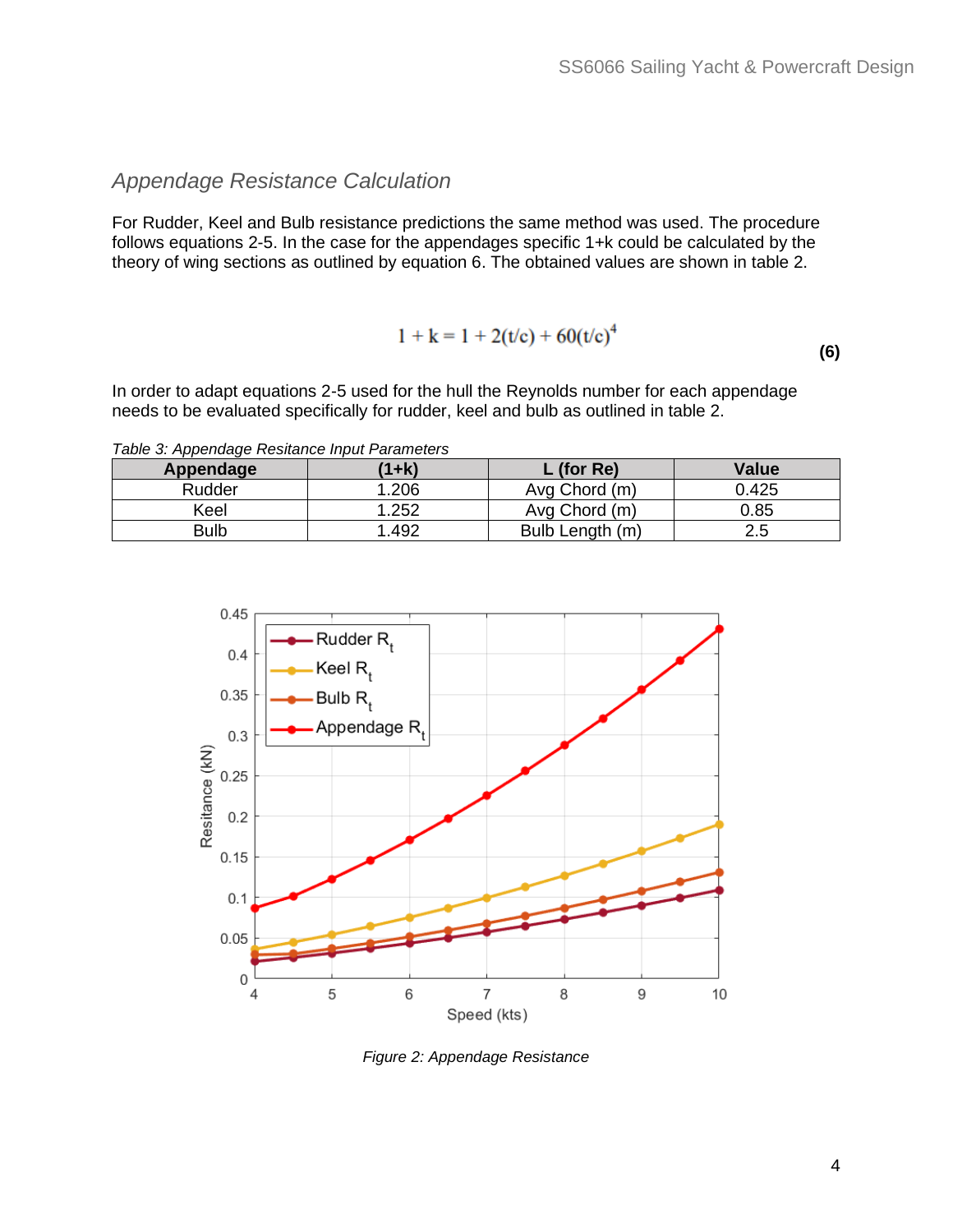| $V$ (kts) | abio <i>n</i> mannadar rippondago ricollanece<br>Rudder (N) | Keel (N) | Bulb(N) | <b>Appendage Total</b><br>(N) |
|-----------|-------------------------------------------------------------|----------|---------|-------------------------------|
| 4         | 21.2                                                        | 36.4     | 29.5    | 87.0                          |
| 4.5       | 26.1                                                        | 45.0     | 30.5    | 101.6                         |
| 5         | 31.5                                                        | 54.3     | 37.0    | 122.9                         |
| 5.5       | 37.4                                                        | 64.5     | 44.0    | 145.9                         |
| 6         | 43.7                                                        | 75.5     | 51.6    | 170.7                         |
| 6.5       | 50.4                                                        | 87.2     | 59.7    | 197.3                         |
| 7         | 57.5                                                        | 99.7     | 68.3    | 225.5                         |
| 7.5       | 65.1                                                        | 112.9    | 77.5    | 255.5                         |
| 8         | 73.1                                                        | 126.9    | 87.2    | 287.2                         |
| 8.5       | 81.5                                                        | 141.6    | 97.4    | 320.5                         |
| 9         | 90.4                                                        | 157.1    | 108.1   | 355.5                         |
| 9.5       | 99.6                                                        | 173.2    | 119.3   | 392.1                         |
| 10        | 109.2                                                       | 190.1    | 131.1   | 430.4                         |

*Table 4: Individual Appendage Resitances*

## *Total Upright Resistance*

Adding all of the afore mentioned resiatnace components we can obtain the total upright resistance for the yacht with equation 7.

$$
R_{total} = (R_f(1+k) + R_r)_{null} + (R_f(1+k))_{rudder} + (R_f(1+k))_{keel}(R_f(1+k))_{hulb}
$$
 (7)